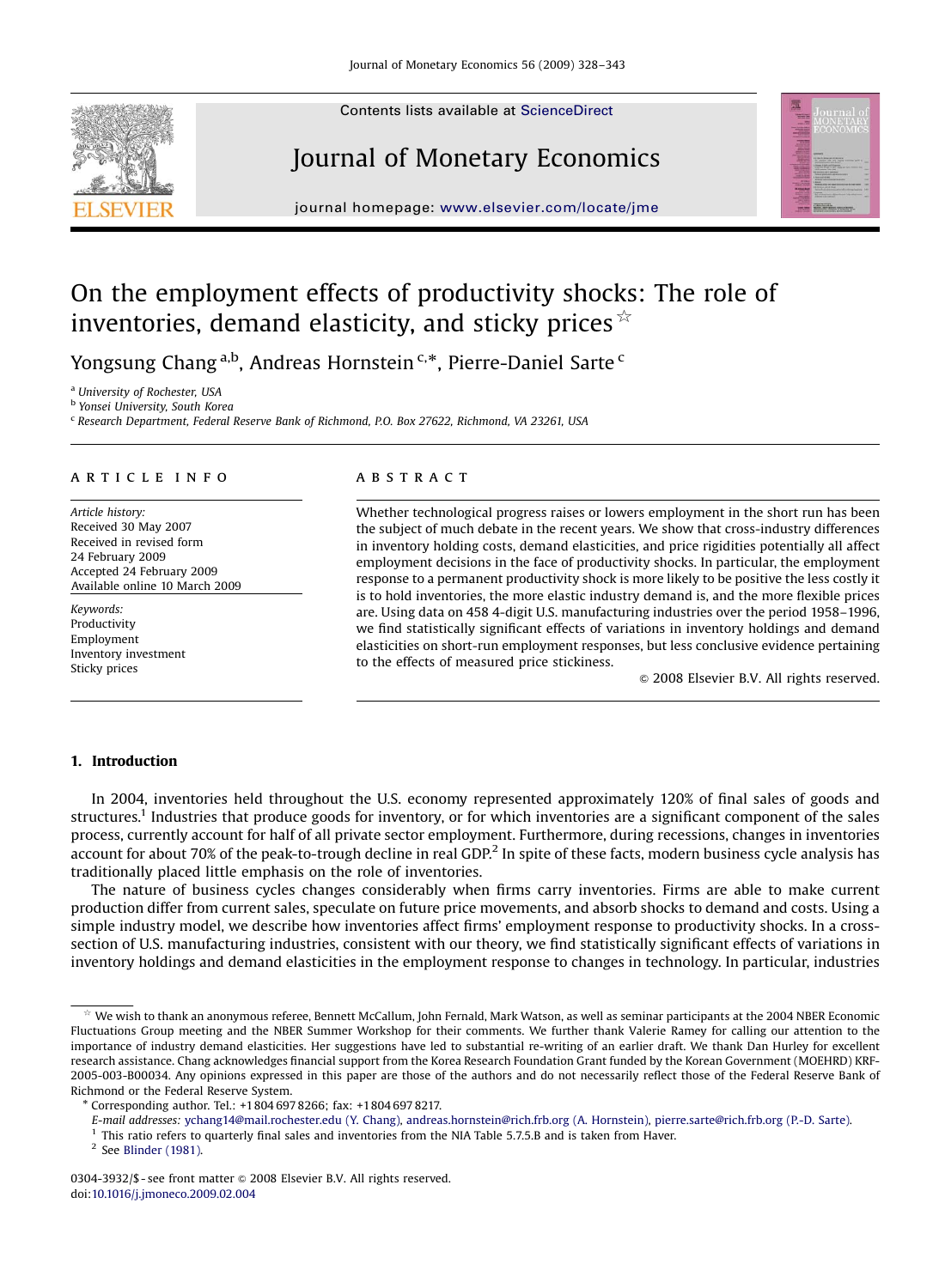with larger inventory holdings and more elastic demand see a more pronounced increase in employment following a productivity improvement.

Previous work on inventories using dynamic stochastic general equilibrium (DSGE) models has generally found a limited role for inventories in terms of their effects on the business cycle. By and large, however, most of this work was carried out in competitive environments with flexible prices.<sup>3</sup> In contrast, our model focuses on a monopolistically competitive framework with sticky prices. Inventories, therefore, provide a means to improve upon distortions introduced by nominal rigidities. The inclusion of inventories significantly changes the economy's response to shocks. In particular, given nominal rigidities, employment increases in response to a technological improvement when firms hold inventories but declines otherwise. This suggests that whether or not inventories matter for the business cycle in DSGE models depends importantly on how inventories interact with specific features of the environment.

A negative response of employment to an improvement in productivity is often interpreted as evidence in favor of sticky prices. Motivated by Galı´ [\(1999\),](#page--1-0) a considerable body of work in contemporary macroeconomics has argued that aggregate employment falls in response to permanent increases in productivity and, moreover, that this fall persists over time. While this finding continues to be debated for aggregate data, [Chang and Hong \(2006\)](#page--1-0) found substantial variation in the way that employment responds to productivity shocks in U.S. manufacturing industry data.<sup>4</sup> When the analysis is shifted to industry data, the number of observations on the employment effects of changes in productivity increases significantly. Hence, one can more deeply explore how the heterogeneity in employment responses is affected by industry characteristics, such as inventory holdings or the degree of price stickiness.

While sticky price models typically imply that employment falls in response to a positive technology shock—fixed prices imply unchanged real sales so that less labor is required to meet a given level of nominal demand—when firms hold inventories, they can choose to expand output relative to sales despite having sticky prices. They would do so both to exploit relatively low current production costs and to increase inventory stocks in anticipation of higher future sales.

To study the role of inventories in a model that allows for price rigidities, we introduce inventories into a standard [Taylor \(1980\)](#page--1-0)-type framework. Consistent with the inventory literature, firms value inventories because they reduce the cost of possible stock-outs while allowing production smoothing over time [\(Ramey and West, 1999](#page--1-0); [Bils and Kahn, 2000](#page--1-0)). The flexible price model is nested as the case with no price staggering. In addition, we explore the role of differences in demand elasticities across industries. Specifically, when industry demand is sufficiently inelastic, permanent technological improvements lead to decreases in employment even when prices are fully flexible. Ultimately, we clarify that both the sticky price and the flexible price framework are consistent with either decreases or increases in employment following a productivity improvement. Employment increases associated with such an improvement, however, always coincide with a build-up in inventories.

Given our model's predictions, we estimate the employment responses to productivity shocks in U.S. manufacturing industries using structural vector autoregressions (VARs) in the spirit of Galí [\(1999\)](#page--1-0). The VARs consist of total factor productivity (TFP), hours worked, and inventory holdings derived from the NBER Manufacturing Productivity Database, where productivity shocks are identified as the permanent component of TFP. The magnitude of an industry's short-run employment and inventory response to productivity shocks is then correlated with the industry measures of demand elasticity, inventory–sales ratios, and price stickiness. Price stickiness is measured using data on the average duration for which prices remain unchanged provided by [Bils and Klenow \(2004\).](#page--1-0)

As predicted by our theoretical model, a positive response of employment to technological improvements coincides with a build-up of inventories in many industries. Furthermore, both the employment and the inventory responses to a productivity shift are positively correlated with industry inventory holdings and demand elasticity in the cross-section. The evidence in support of price stickiness, however, is less conclusive. The Bils and Klenow dataset covers only one-fourth of the manufacturing industries included in the NBER database. In that smaller sample, the effects of price stickiness are not statistically significant.

Our analysis of inventories and how they affect the employment response to productivity shocks builds on a suggestion by [Bils \(1998\).](#page--1-0) Accounting for changes in industry employment, Bils found a positive and significant effect of the inventory–sales ratio interacted with changes in labor productivity. Besides providing an explicit theoretical justification for this argument, we connect the empirical work that emphasizes the use of disaggregated industry data (see [Basu et al.,](#page--1-0) [2006](#page--1-0); [Shea, 1999](#page--1-0); [Marchetti and Nucci, 2005](#page--1-0); [Chang and Hong, 2006](#page--1-0)) with the structural VAR identification of productivity shocks using aggregate data.

This paper is organized as follows. Section 2 presents an industry model with staggered prices augmented to include inventory investment. In Section 3, the model is calibrated and the employment response to productivity shocks is examined across different degrees of goods storability, price stickiness, and demand elasticity. In Section 4, the model implications are studied using disaggregated data from the U.S. manufacturing industry. Section 5 concludes.

<sup>&</sup>lt;sup>3</sup> [Kydland and Prescott \(1982\)](#page--1-0) first introduced inventories as a factor of production into a DSGE model. Subsequent work came to the conclusion that inventories did not matter for the business cycle in the basic real business cycle model, see e.g. [Christiano \(1988\)](#page--1-0) and [Christiano and Fitzgerald \(1989\).](#page--1-0) Recent work by [Iacoviello et al. \(2007\)](#page--1-0) in a model with finished goods and materials inventories, and [Khan and Thomas \(2007\)](#page--1-0) with (S,s) inventory policies, comes to a similar conclusion.

<sup>&</sup>lt;sup>4</sup> Much of the discussion related to Galí's (1999) interpretation of structural VARs for aggregate data centers on the treatment of long-run trends in hours worked, e.g. [Christiano et al. \(2004\)](#page--1-0), [Francis and Ramey \(2005\)](#page--1-0), and [Fernald \(2007\)](#page--1-0).